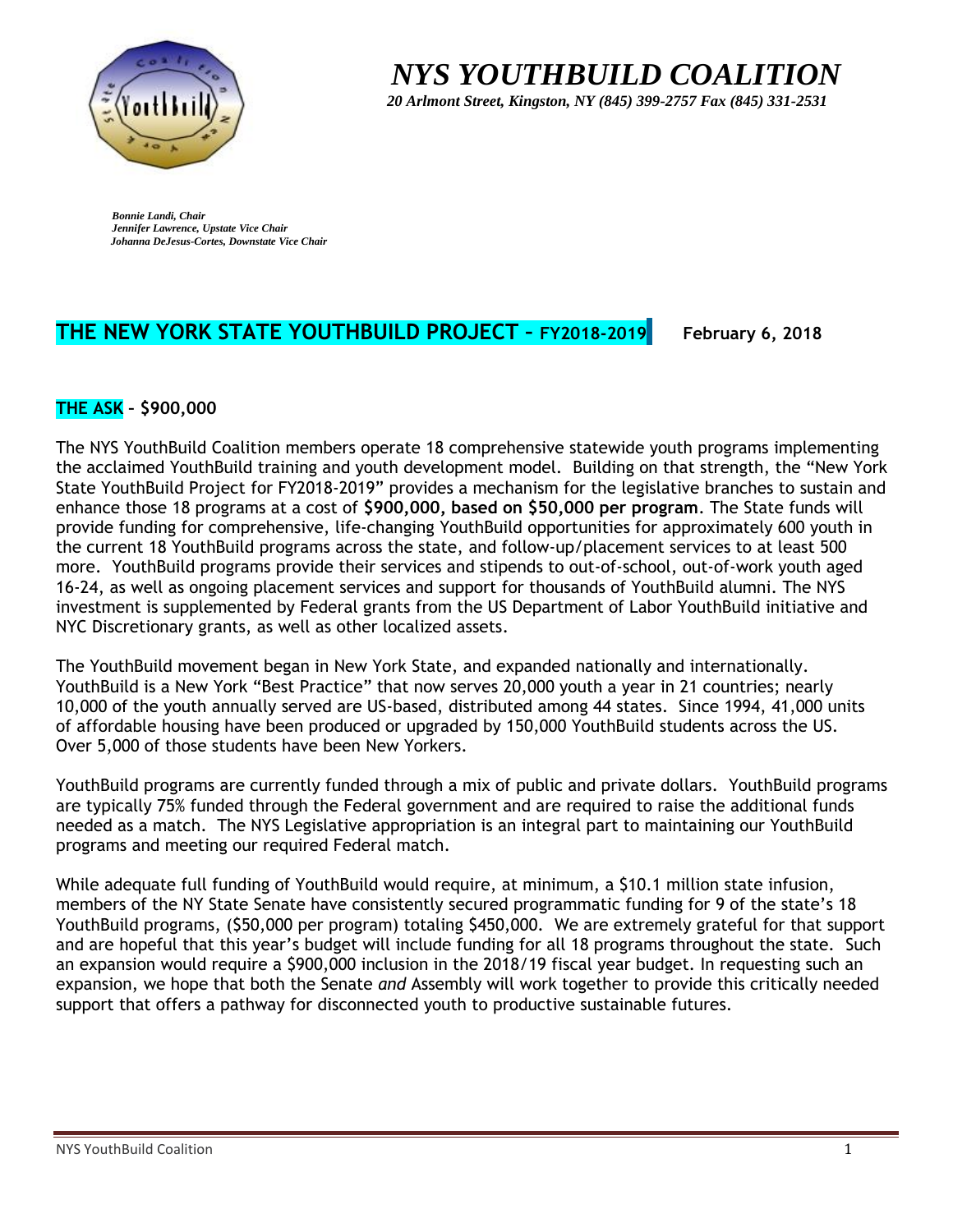#### **ABOUT YOUTHBUILD**

YouthBuild is a successful comprehensive education, training, service, and leadership development program that gives young adults who have left high school without a diploma, the opportunity to transform their life's direction and become responsible, contributing adults. It engages low-income, out-of-school youth for a two-year, all-inclusive process to earn high school equivalency (HSE), acquire job skills, certifications, and leadership competencies, and deliver hundreds of hours of community service while producing and preserving affordable housing in their communities. After participating in the comprehensive Program Year (usually nine months), YouthBuild students graduate and then move on to the Placement stage, at which point they may matriculate into college and/or find employment. YouthBuild students receive benefits they need, including stipends for the work they perform, while also giving back to the community in tangible, visible ways. Post-secondary studies are encouraged as the first option in placement, but YouthBuild students also receive vocational training and certifications, including construction, green industry training, OSHA, CPR, building maintenance, IT, health care, security, barista (Starbucks), food-handlers certification, retail and hospitality, etc. They are supported in this transition by program staff and mentors. In many YouthBuild programs, the students are also AmeriCorps members and earn education awards for providing service to their communities. Through YouthBuild, the students get the support they need for a life transformation, while providing needed services to their communities, and the economy is augmented by positive new youth participation. Studies show that every \$1 invested in YouthBuild saves \$7 of future public sector spending (source: www.youthbuild.org).

#### *Components*

YouthBuild is the only national program for disconnected ("Opportunity") youth that includes equal measures of education and on-the-job training experience, and that has an emphasis on service and leadership development. In many communities across NYS, YouthBuild is the only viable option for out of school youth. Participating youth spend between nine months (actually ranges from six to 24 months) in a full-time program dividing their time equally between a construction site and a YouthBuild alternative school. YouthBuild's comprehensive approach combines opportunities for young people to learn and develop in many ways concurrently through alternative education towards a diploma or HSE, on-site job training and apprenticeships, community service, leadership development and civic engagement, youth development and counseling, community development, and a long-term community of supportive peers and mentors. Programs provide a minimum of nine months of follow-up services that include counseling, education and job placement, mentoring, and alumni activities. While the basic model is consistent statewide, each program has the flexibility to adapt its components to address local circumstances and workforce priorities.

#### *Current Sponsoring Organizations*

There are 18 active YouthBuild programs statewide, housed in a variety of youth services and community development organizations. Those 18 program sites are listed below alphabetically by municipality or district:

- **Bronx, NY: New Settlement Apartments / "New Settlements YouthBuild"**
- **Bronx, NY: South Bronx Overall Economic Development Organization / "YouthBuild SoBRO"**
- **Brooklyn, NY: Settlement Housing Fund / "DREAMS YouthBuild"**
- **Buffalo, NY: Service Collaborative of Western New York / "WNY YouthBuild"**
- **Deer Park, NY: United Way of Long Island / "YouthBuild Long Island"**
- **East Harlem, NY: Youth Action Programs and Homes / "YouthBuild East Harlem"**
- **Harlem, NY: South Bronx Overall Economic Development Organization / "YouthBuild Harlem"**
- **Jamaica, Queens: YMCA of Greater NY / "Y-Roads YouthBuild"**
- **Kingston, NY: YMCA of Ulster and Kingston / "Ulster YouthBuild"**
- **Poughkeepsie, NY: Nubian Directions II Inc. / "New Directions YouthBuild"**
- **Rochester, NY: Urban League of Rochester / "YouthBuild Rochester"**
- **Schenectady, NY: SEAT Center / "YouthBuild Schenectady"**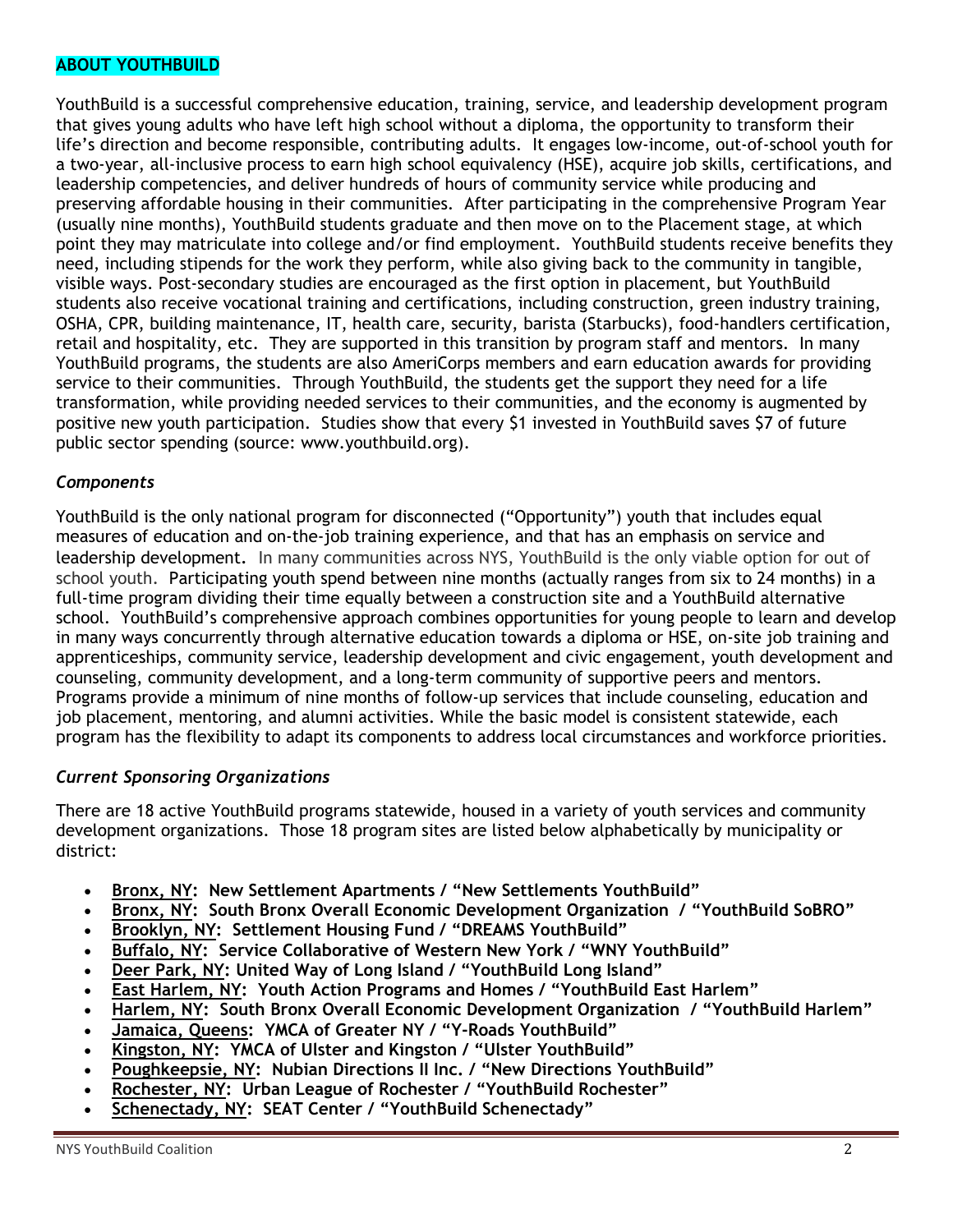- **Staten Island, NY: Historic Tappen Park Partnership / "YouthBuild Staten Island"**
- **Troy, NY: Commission on Economic Opportunity / "YouthBuild Troy"**
- **Utica, NY: Mohawk Valley Community College / "Mohawk Valley YouthBuild"**
- **Utica, NY: Workforce Development Authority "Utica YouthBuild"**
- **Washington Heights, NY: Northern Manhattan Improvement Corporation / "YouthBuild NMIC"**
- **White Plains, NY: Westchester County Dept. of Social Services / "Westchester County YouthBuild"**

#### *Partnerships*

NYS YouthBuild programs work in partnership with many other nonprofits and public institutions to provide education, social services, and construction and training opportunities. A key partnership that occurs in virtually every YouthBuild program is with the local public school systems, which provide teachers who prepare YouthBuild students for High School Equivalency exams and continuing education. Most YouthBuild programs also coordinate with one or more local community colleges, even in some cases co-enrolling students, so they can complete their YouthBuild curricula while already launching college careers.

#### **YOUTHBUILD AND NEW YORK**

The YouthBuild model originated in East Harlem in the late 1970's with a mix of public and private funds and local engagement. The program was replicated around New York City with public, tax-levy funds during the 1980s, after which it spread around the State and then was replicated nationally with private funds and evaluated by researchers at MIT before being authorized as a federal program in 1992. Since then, the YouthBuild program has received an annual federal appropriation providing competitive grants to hundreds of YouthBuild programs sponsored by community-based, non-profit, faith-based, and public entities that compete directly for federal grants. It was administered by the U.S. Dept. of Housing and Urban Development from 1992 to 2006, and then transferred to the U.S. Department of Labor as a key program for reconnecting disadvantaged youth to education and employment. It is now authorized at \$84 million per year under the Workforce Investment Act. Since 1992, over 150,000 YouthBuild students have produced or preserved more than 39,000 units of affordable housing nationwide, and provided a whopping 40 million hours of community service.

Currently in the US there are 270 YouthBuild programs in low-income urban and rural communities in 44 States that together engage about 10,000 young people each year. Many of the programs receive US/DOL funds, but the funding has become harder to obtain due to sharply increased national competition, and the grants do not cover the full program costs, so that local matching funds must be identified. For more information about the YouthBuild model, please visit [www.youthbuild.org](http://www.youthbuild.org/) or contact the YouthBuild Coalition representatives listed at the end.

Youth who are "disconnected" from school and employment opportunities want to become productive adults, but face special obstacles. In New York City alone, 16% of youth 16-19 are out of school and out of work — 200,000 young people. In NYS, 11% of youth are "disconnected;" the national average is much lower at [7.7%](http://www.scaany.org/documents/disconnected_youth_whitepaper.pdf)<sup>1</sup>. Approximately 35% of these youth are actively looking for work, while 65% are not, for a variety of reasons, including frustration and disappointment. They need a school or an employer to say "yes, come join us", rather than a gang or drug operation. This is a role YouthBuild has played for 35 years: a rigorous, friendly, productive, creative, and need-responsive second chance for youth who need one badly.

 $\overline{a}$ 

<sup>&</sup>lt;sup>1</sup> [http://www.scaany.org/documents/disconnected\\_youth\\_whitepaper.pdf](http://www.scaany.org/documents/disconnected_youth_whitepaper.pdf)